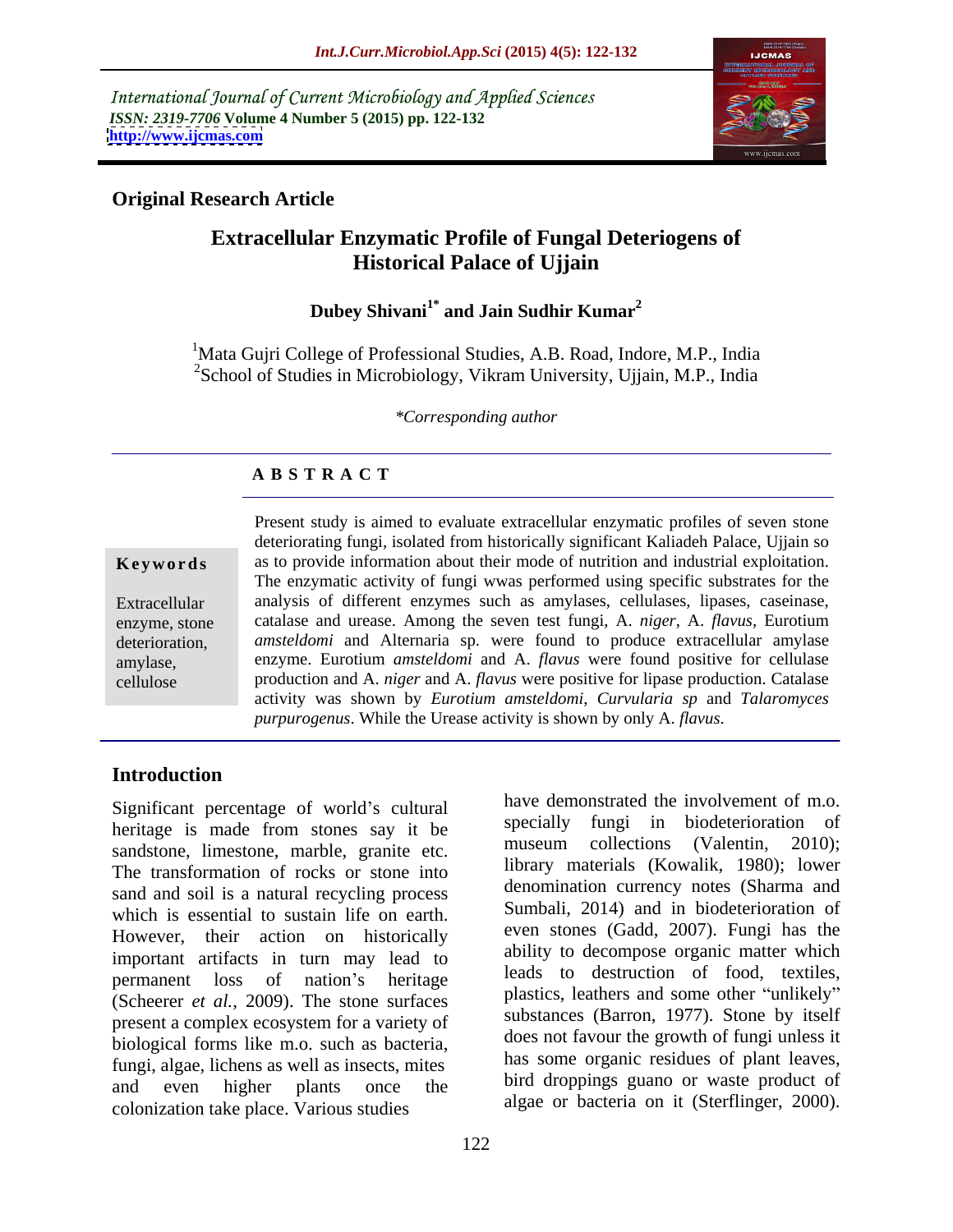Evidence of fungi on material of varied complex group of hydrolytic enzymes, the materials aesthetically, physically & deteriorating effect of fungi depicts the synthesis of protease by Aspergillus &

Fungi cause deterioration of stone by means specific (Hankin, 1971). A single organism of both physical and chemical attack which can produce more than one type of protease. more often result synergistic in Fungi are known to produce acid, neutral, deterioration. In fact, several alkaline, and metallo proteases (Teather and cryptoendolithic fungi may actively bore Wood, 1982). In a study on Physiological into the stone and hence physically disrupt its integrity (Gadd, 2007). It can form isolated from the hypersaline dead sea cracks, fissures, and crevices, extend intensity on the agar media, Molitoris *et al.* existing ones and lead to the detachment of crystals (Sterflinger, 2000). Biochemical generally the highest activities under all action of fungi may lead to pitting and conditions tested with little effect of salinity etching, mineral dislocation and dissolution and temperature. Due to their ability to (Gadd, 2007). Various metabolic substances survive in this unique ecological niche, these excreted by fungi are colored, leading to staining of the substrate (Tiano, 2002). improved stability and a specific activity Hyphal sheath polysaccharides are directly that could be exploited for industrial involved in different aspects of stone applications (Kobakhidze *et al.,* 2012). In biodeterioration such as adhesion of the present study seven isolates obtained aerosols; solubilization of stone minerals; from under maintained and deteriorated deposition of carbonates and bicarbonates; historically significant Kaliadeh Palace, formation of complexes with melanin, and Ujjain were evaluated for their extracellular other organic and mineral compounds (Gutierrez *et al.*, 1995). The production of information regarding their industrial melanins by dematiaceous (dark pigmented exploitation (Table 1). mitosporic) fungi darkens the stone surface, leading to significant aesthetic alterations, and physical stress.

Number of extracellular hydrolytic enzymes

composition explores their potential to spoil which add water across amide bonds and biochemically. The biochemical and amino acid. Previous studies report for involvement of extracellular enzymes *Penicillium* strains (Chrzanowska *et al.,* secreted by them and causing degradation or 1993). Other m.o. like bacteria also produce deterioration of substrate. protease but fungal proteases are active over thus hydrolyze proteins into small peptides synthesis of protease by *Aspergillus* & a wide pH range and is not so substrate diversity of the first filamentous fungi (2000) described that caseinase showed fungi may possess novel enzymes with enzymatic profiles so as to provide information regarding their industrial exploitation (Table 1).

# **Materials and Methods**

# **Fungal isolates and Inoculum preparation**

excreted by fungi lead to the formation of Cultures of all the 7 test fungi, *A. niger*, *A.*  acidic products that cause chemical changes *flavus, Eurotium amsteldomi, Curvularia sp*, of the material under attack (Koestler, *Fusarium sp, Talaromyces purpurogenus*  2000). The most prevalent enzymes and *Alternaria sp*. were maintained on PDA involved in deterioration are Cellulases slants at 28°C. The method employed for which catalyze hydrolysis of cellulose, break inoculum preparation was according to internal bonds to disrupt its crystalline Petrikkou *et al.* (2001). The isolates were structure (Bhat and Bhat, 1997). Proteases a subcultured on potato dextrose agar and all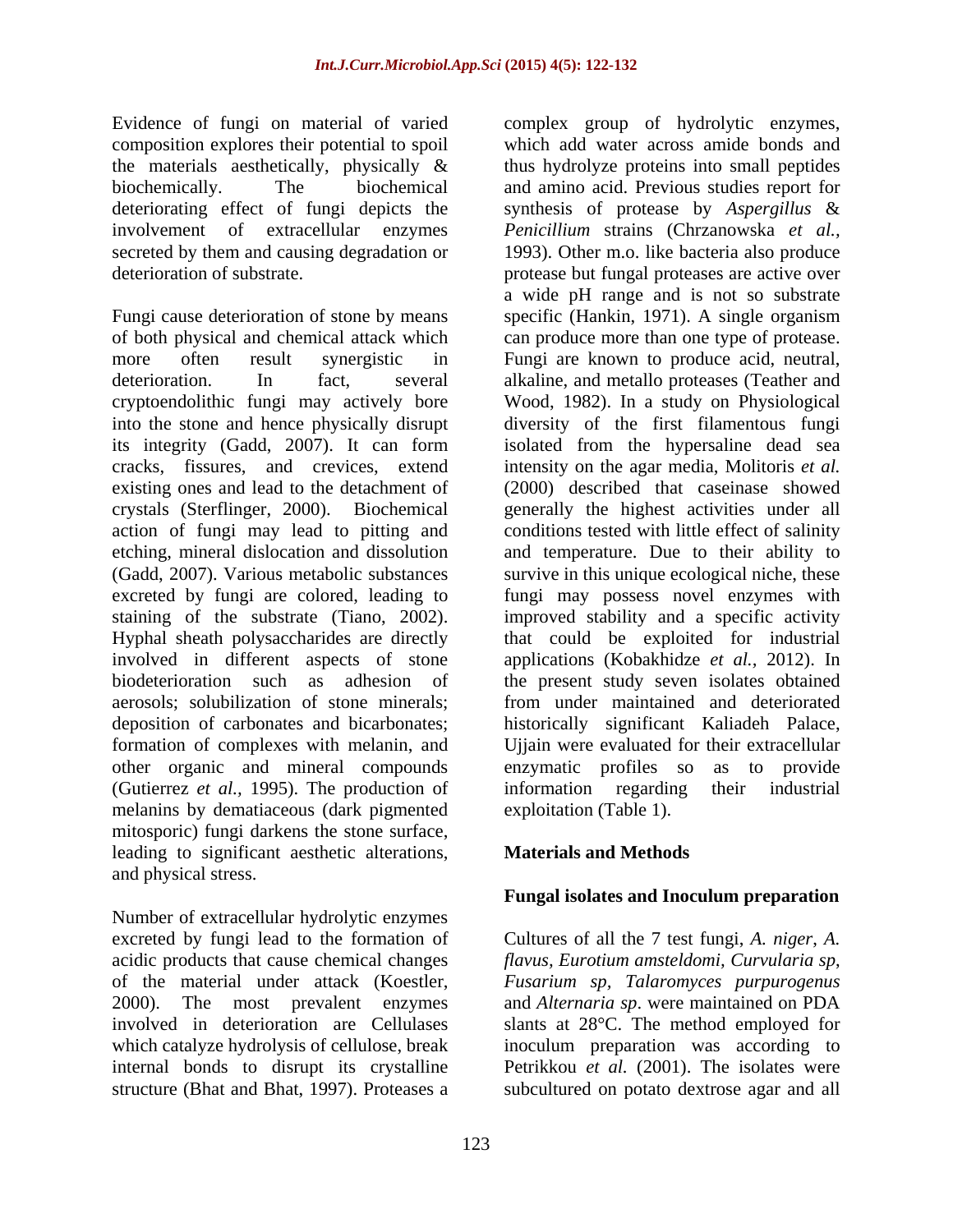fresh, mature (7-days old) cultures grown on blates were then flooded with 2% w/v potato dextrose agar slants. The colonies facilitate the preparation of inoculums of flooded with 1M NaCl to destain for about

The inoculums of *Aspergillus sp* were degradation around the colony appeared as prepared by gently rubbing the colonies with yellow opaque area against red colour for a sterile loop; the isolates were then shaken undegraded carboxymethyl cellulose test is vigorously for 15 sec with a Vortex mixer and then transferred to a sterile tube. For slowly sporulating fungi, such as *Fusarium*, **Amylase test** the suspensions were obtained by exhaustive scraping of the surface with a sterile loop. Method adapted by Sanivada and Challa Afterwards, the inoculum was filtered using (2014) with some modifications has been a sterile syringe with glass wool so as to used to detect amylase activity. A 1% remove the majority of the hyphae, soluble starch in minimal media  $(0.003\%$ <br>producing an inoculum mainly composed of NaCl, 0.03% MgSO<sub>4</sub> and 0.015% K<sub>2</sub>HPO<sub>4</sub>) spore. Then the suspension was collected in in conjunction with 2% agar was used. The a sterile tube. The inoculum size was pH of the medium was adjusted to 7.0 just adjusted to between  $1.0 \times 10^6$  and  $5.0 \times 10^6$  before autoclaving. The plates were spores/ml by microscopic enumeration with inoculated with 5 mm inoculum disc with Neubaurs chamber. Sterile 5 mm discs of mycelia and incubated at 28 °C for 7 days. Whatman No. 1 filter paper were soaked in At the end of the incubation period, the the spore suspensions and left to dry and plates were flooded with Lugol's iodine afterwards they were used as culture solution and a yellow colored halo around

### **Enzyme assay**

For each strain, enzyme hydrolysis was recorded in mm using a ruler.<br>powder in minimal media (0.003% NaCl.

Pointing (1999) with some modification. In period, the plates were observed for zone ofthis method, inoculum discs were kept over

isolates except members of the minimal media plate supplemented with genus *Fusarium* were incubated at 35°C; carboxymethyl cellulose (CMC) as substrate *Fusarium* sp was incubated at 30°C. for cellulase. The petriplates were incubated Inoculum suspensions were prepared from in darkness for 7 days at 28°C. The petri were covered with 5 ml of sterile distilled After the stain was poured off, agar surface water. 5% of Tween 20 was added to was rinsed with distilled water and again *Aspergillus* sp. 15 minutes. Finally, NaCl solution was also plates were then flooded with 2% w/v aqueous Congo red and left for 15 minutes. flooded with 1M NaCl to destain for about poured off. The carboxymethyl cellulose considered as positive test.

### **Amylase test**

 $\frac{6}{5}$  and  $5.0 \times 10^6$  before sytechaving The plates were and  $5.0 \times 10^6$  before autoclaving. The plates were  $\frac{6}{2}$   $\frac{1}{2}$   $\frac{1}{2}$   $\frac{1}{2}$   $\frac{1}{2}$   $\frac{1}{2}$   $\frac{1}{2}$   $\frac{1}{2}$   $\frac{1}{2}$   $\frac{1}{2}$   $\frac{1}{2}$   $\frac{1}{2}$   $\frac{1}{2}$   $\frac{1}{2}$   $\frac{1}{2}$   $\frac{1}{2}$   $\frac{1}{2}$   $\frac{1}{2}$   $\frac{1}{2}$   $\frac{1}{2}$   $\frac{1}{2}$   $\frac{1}{2}$  inoculums. the colony could be seen in an otherwise used to detect amylase activity. A 1% soluble starch in minimal media (0.003% NaCl,  $0.03\%$  MgSO<sub>4</sub> and  $0.015\%$  K<sub>2</sub>HPO<sub>4</sub>) before autoclaving. The plates were blue medium indicating amylolytic activity.

### **Caseinase test**

tested in duplicates. As per method of Janda- Method adapted by Sanivada and Challa Ulfig *et al.* (2009), colony and hydrolysis (2014) with some modifications has been zone diameters on different substrates were used to detect caseinase activity. A 1% milk **Cellulase test** conjunction with 2% agar was used. The pH Cellulolytic activity of the test fungi isolates before autoclaving and incubated at 28 °C was determined by following the method of for 7 days. At the end of the incubation powder in minimal media (0.003% NaCl,  $0.03\%$  MgSO<sub>4</sub> and  $0.015\%$  K<sub>2</sub>HPO<sub>4</sub>) in of the medium was adjusted to 7.0 just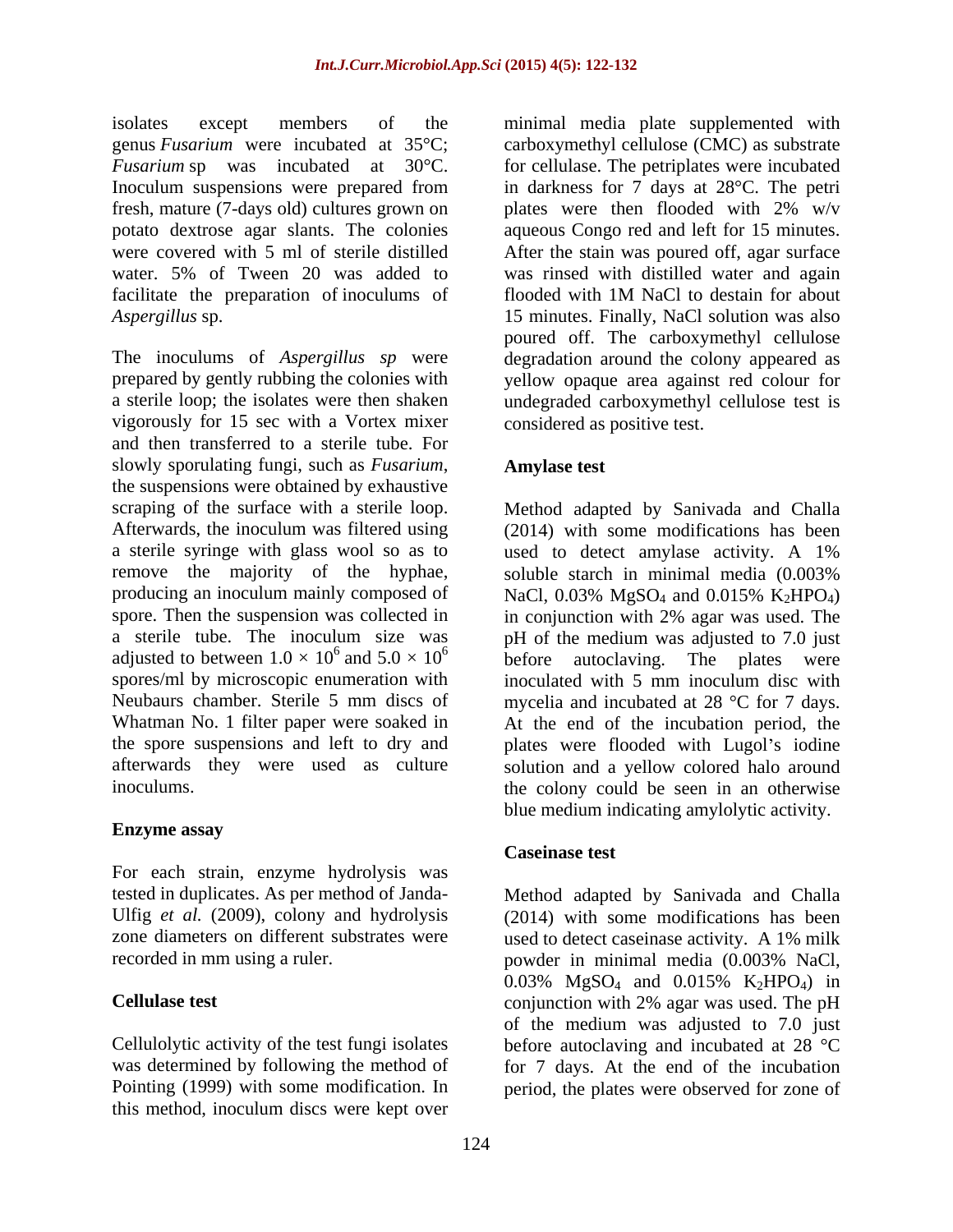As described by Raghuramulu *et al,* 2011; Urease test medium (Christensen's urea agar medium) is used for urease activity. During the preparation of medium phenol red indicator is used and medium was inoculated

The scale for urease was the following:

 $(+)$  – weak activity (hydrolysis zone width

 $(++)$  – moderate activity (hydrolysis zone was shown by *Eurotium amstellomi*,<br>Curvularia sp and *Talaromyces* 

(+++) strong activity (hydrolysis zone width >5 mm). shown by *A. niger* and *A. flavus* (Table 3).

In present study, the main deteriorating Some acidic and alkaline proteases site, *A. niger, A. flavus, Eurotium amsteldomi*, *Talaromyces purpurogenus*, extracellular enzyme using specific substrate observed to produce good zone of hydrolysis and the activity is detected by use of certain

clearance after flooding with Coomassie chemicals like Lugol's iodine for detection brilliant blue solution. of amylase, Congo red for detection of Urease test **CENEC CONSTRESS** Caseinase. Other tests performed were lipase with test fungi.<br>
were found to produce extracellular amylase (-) no activity; positive for cellulase production and *A.*  <2 mm); producing lipase enzyme. Catalase activity width 2-5 mm); Curvularia sp and *Lataromyces* example to the curvularia sp and *Lataromyces* cellulose and Coomassie brilliant blue for test, catalase test and urease test. *A. niger* has shown highest colony diameter on starch agar & milk agar and zone of hydrolysis on them is also found to be more as compared to the other isolates. *A. niger*, *A. flavus, Eurotium amsteldomi* and *Alternaria* sp. enzyme (Table 1 & 2). *Talaromyces purpurogenus* and *A. flavus* were found *niger* and *A. flavus* were also positive for was shown by *Eurotium amsteldomi*, *Curvularia* sp and *Talaromyces purpurogenus*. While the Urease activity is

**Catalase test** The fungi have shown growth on cellulose Catalase mediates the breakdown of by all test isolates. Slight hydrolytic activity hydrogen peroxide H<sub>2</sub>O<sub>2</sub> into oxygen and of cellulose was observed only in *A. flavus* water. To determine the catalase producing and *Talaromyces purpurogenus*. Whereas, potential of test fungi, small inoculums is other studies have demonstrated clear mixed into hydrogen peroxide solution hydrolysis zones on cellulose agar by *A.*  (3%). *flavus, A. fumigatus, A. nidulans, A. niger* Catalase activity was evaluated using the Krikstaponis *et al.,* 2001; Ulfig *et al.,* 2009)*.* scale: *Alternaria* sp is found to show amylase and  $(-)$  no activity; caseinase activity. Talaromyces (+) weak reaction (single bubbles); *purpurogenus* and *A. flavus* were showed (++) moderate reaction; some diffusion on CMC media, but no (+++) strong reaction (abundant bubbles) significant results obtained. Studies have **Results and Discussion** *Aspergillus*, *Penicillium* and *Fusarium* have fungal species isolated from deteriorating producing fungi having commercial values *Curvularia* sp, *Fusarium* sp and *Alternaria*  isolates showed growth on media containing sp were evaluated for presence of tributyrin as substrate. *A. flavus* was agar but hydrolysis zones were not formed and other species (Gopinath *et al.,* 2005; caseinase activity. *Talaromyces*  shown that certain genera such as been reported to produce neutral proteases. Some acidic and alkaline proteases are *Aspergillus* sp., *Penicillium* sp. and *Mucor* sp. (Sandhya *et al.,* 2005). All fungal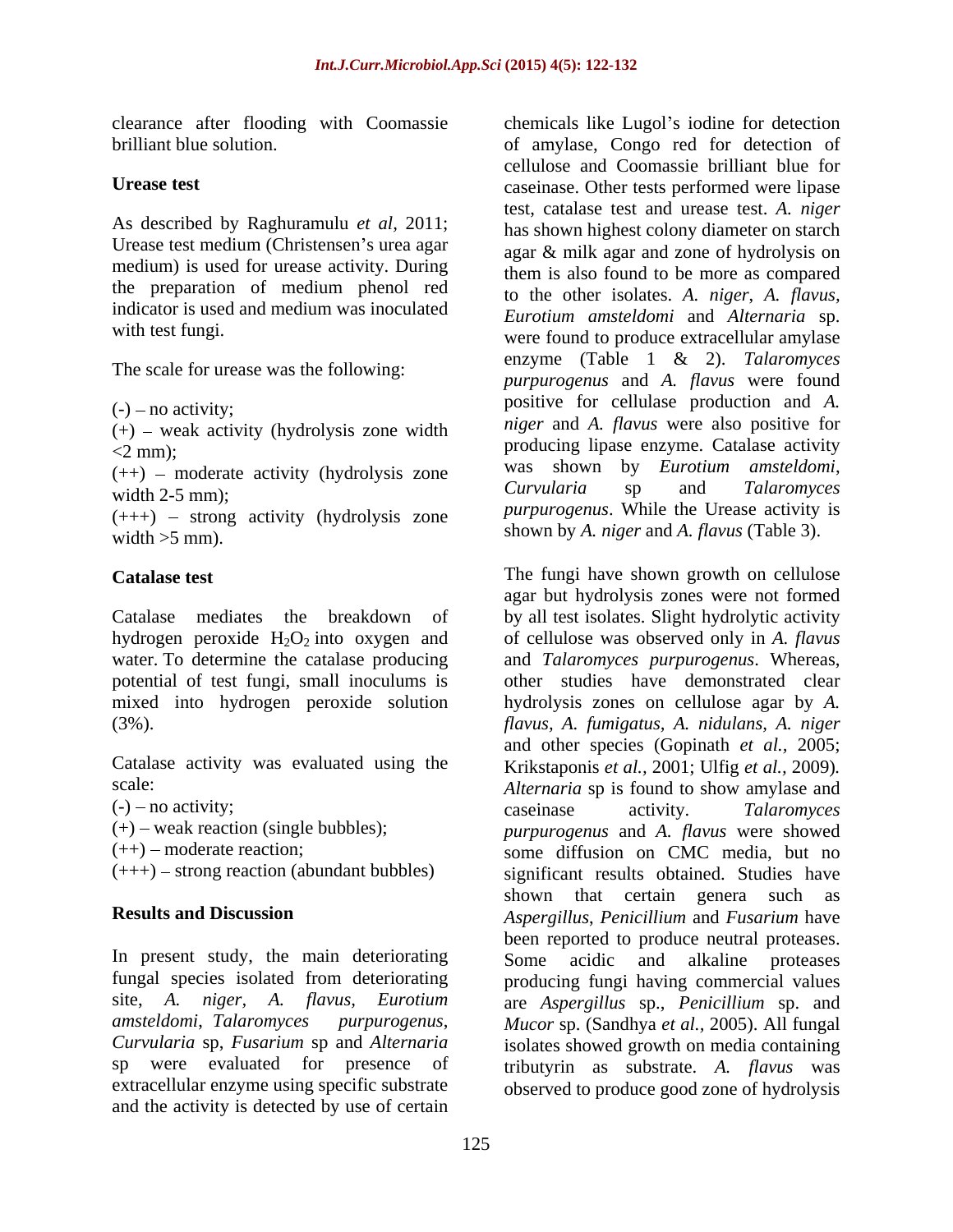Urea hydrolysis was only visualized in case *niger* has also been shown to produce of *A. flavus* and *A. niger*. Urease activity in catalase enzyme with high stability by Isobe *A. niger* was first reported in 1903, yet the characteristics of this enzyme have not been exhibit moderate Urease activity in the colonies were observed in E.

microorganisms, especially fungi strains

on media with tributyrin as substrate (Chaouche *et al.,* 2013). Studies have whereas *A. niger* produced comparatively reported that *A. fumigatus* produces three shorter zone. active catalases; one is produced by conidia, and two by mycelia (Paris *et al.,* 2003). *A. et al.* (2006).

determined (Pomar *et al.,* 1970). Smith *et al. E. amstelodami* showed the lowest colony (1993) worked on first isolation and diameter on milk agar and no zone of characterization of urease from *A. niger.* hydrolysis were observed in *E. amstelodami* Deterioration of stored seeds by *A. flavus* on milk agar (Table 1& 2). Whereas in case and assessment of urease activity was of *A. niger*, both the colony diameters and reported by Dayal *et al.* (2001). *A. flavus* zone of hydrolysis on milk agar was highest. and *A. niger* and *Alternaria* sp. found to On tributyrin agar hydrolysis zones around comparison to *Fusarium* sp. *amstelodami.* No zones were observed on Catalase activity was found to be active in lipase activities in *Aspergillus* partially case of *E. amsteldomi* and *T. purpurogenus*. agrees with Gopinath *et al.* (2005). They catalase is used in sterilization and reported the same for *A. versicolor* from oilbleaching practices (Akertek and Tarhan, rich environments. The *E. amstelodami* 1995). A cheap and readily available catalase reaction ranged from weak (single commercial source of catalase can be found bubbles) to strong (abundant bubbles) in the extracellular production by several (Table 2). The urease activities were found hydrolysis were observed in *E. amstelodami* on milk agar (Table 1& 2). Whereas in case the colonies were observed in *E.*  cellulose. Our finding of high amylase and agrees with Gopinath *et al.* (2005). They reported the same for *A. versicolor* from oilto be weak in *E. amstelodami* respectively.

| Test fungi               |                |                | Colony diameter* of test fungi on media containing |                |
|--------------------------|----------------|----------------|----------------------------------------------------|----------------|
|                          | Starch         | Milk           | Cellulose                                          | Tributyrin     |
| A. niger                 | $35.6 \pm 3.2$ | $34.4 \pm 3$   | $28.3 \pm 2.6$                                     | $14.1 \pm 1.5$ |
| A. flavus                | $29.8 \pm 0.5$ | $32.8 \pm 1.2$ | $34.3 \pm 3$                                       | $19 \pm 0.8$   |
| Eurotium amsteldomi      | $30.2 \pm 4.0$ | $21.2 \pm 2.3$ | $14.1 \pm 2.2$                                     | $30.2 \pm 3.1$ |
| Talaromyces purpurogenus | $31.0 \pm 0.8$ | $22 + 2.0$     | $14 \pm 0.4$                                       | $28.5 \pm 0.9$ |
| Curvularia sp            | $26.1 \pm 0.2$ | $26 \pm 1.8$   | $12 \pm 0.2$                                       | $27.1 \pm 0.3$ |
| Fusarium sp              | $24.4 \pm 3.0$ | $30 \pm 1.5$   | $18 \pm 2.1$                                       | $18.5 \pm 2.6$ |
| Alternaria sp            | $22.0 \pm 2.9$ | $22 \pm 1.2$   | $23 \pm 2.4$                                       | $19.8 \pm 2.0$ |

**Table.1** Colony diameters of various fungi isolated from deteriorating site after 7 days incubation at 25°C

\*Mean and standard deviation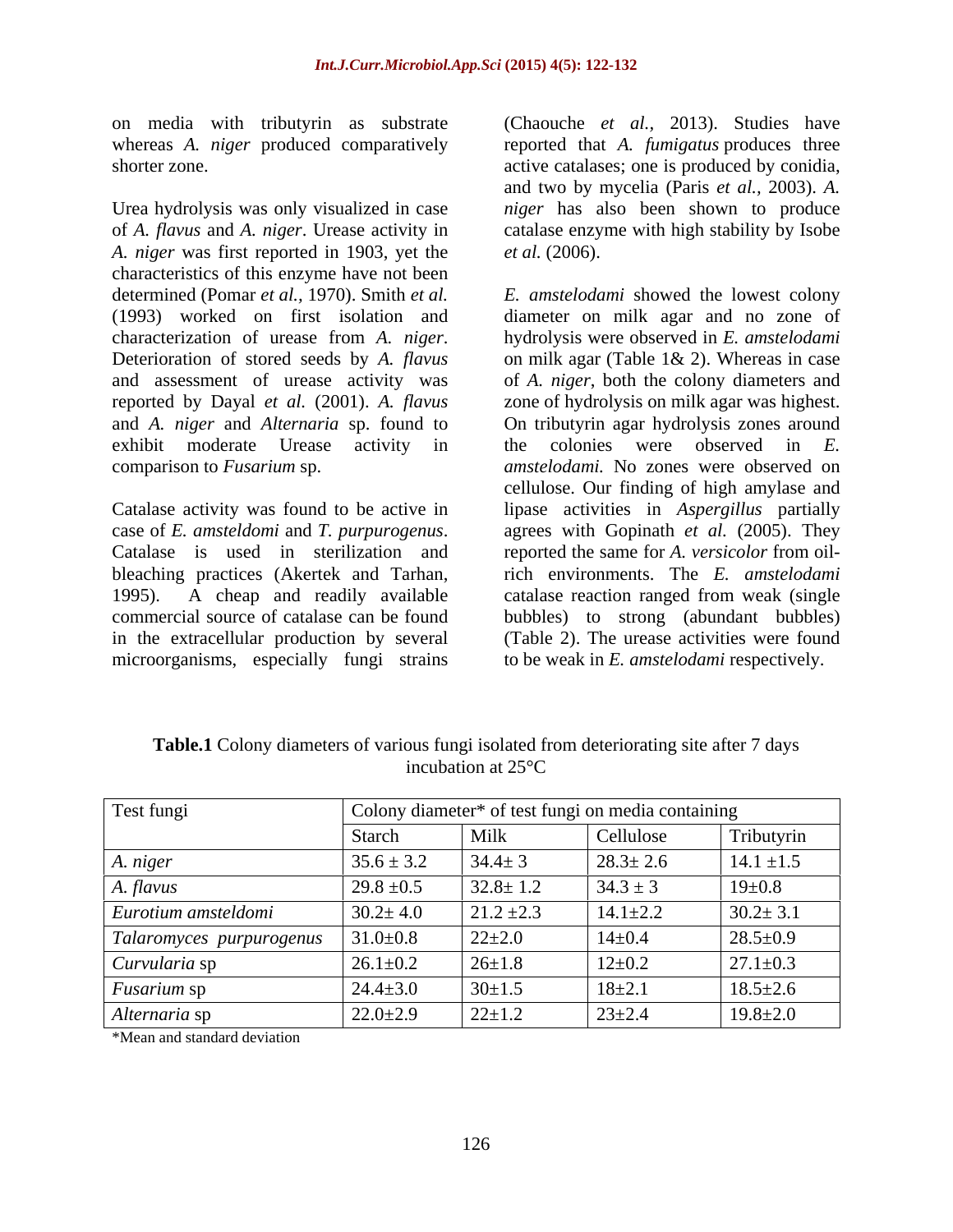**Plate.1** Detection of Amylase on minimal agar+Starch (With / without glucose); (a)-(d) Growth of different isolates on media (e)-(i) Addition of iodine to the plate

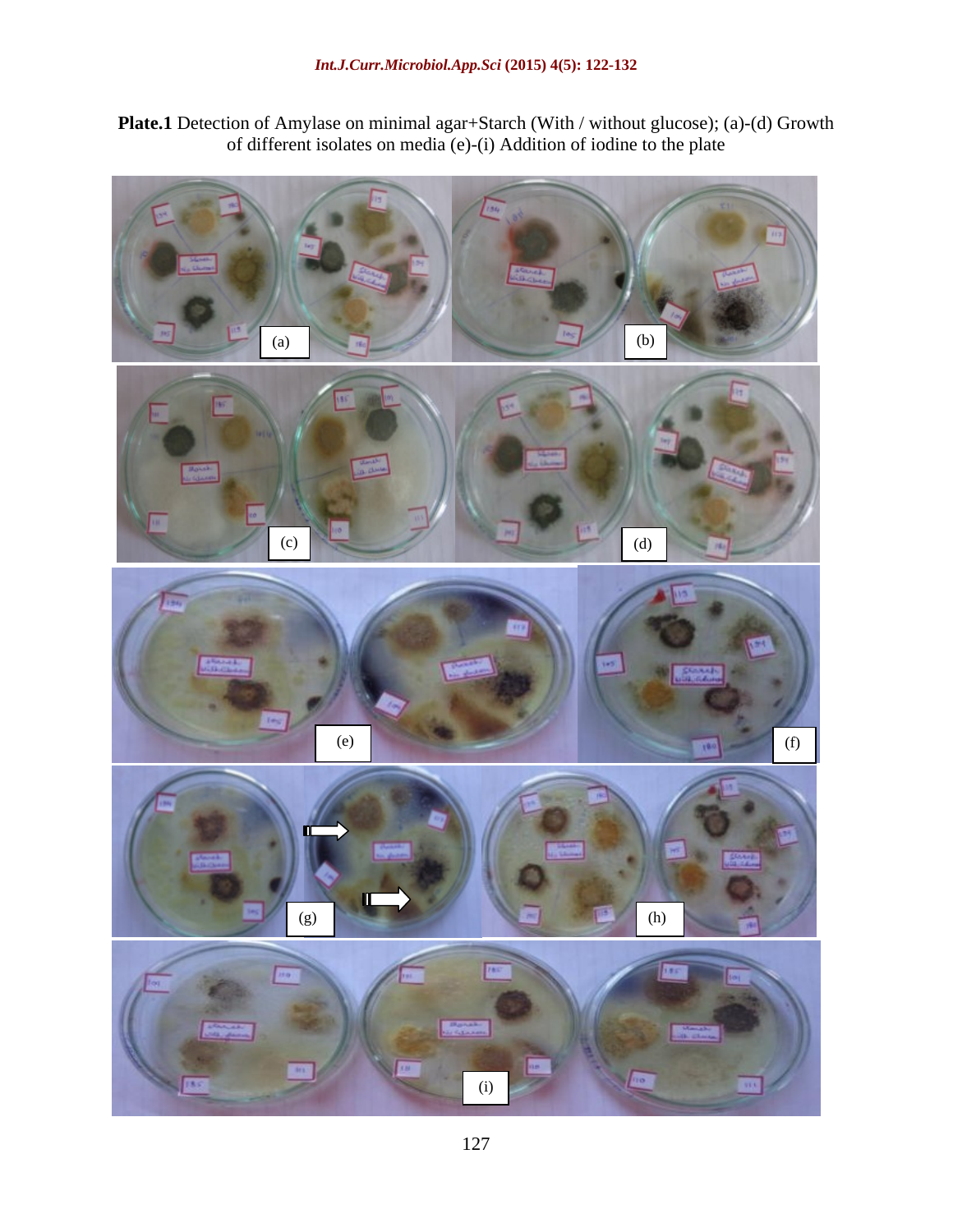**Plate.2** Detection of Casein hydrolyzing enzyme on minimal agar +casein (with/without glucose); (a)-(d) Growth of different isolates on media; (e)-(f) Addition of Coomassie brilliant blue to the plate state of the plate of the plate of the plate of the plate of the plate of the plate of the plate



Table.2 Hydrolytic activity of stone deteriorating fungi after 7 days incubation at 25°C on agar containing different substrates

| Test fungi               | Hydrolysis zone diameter on media containing |               |                              |             |
|--------------------------|----------------------------------------------|---------------|------------------------------|-------------|
|                          | Starch                                       | Milk          | Cellulose                    | Tributyrin  |
| A. niger                 | $0.9 \pm 0.1$                                | $0.9 \pm 0.0$ | 0.0                          | $0.7 + 0.2$ |
| A. flavus                | $1 \pm 0.1$                                  | $0.8 \pm 0.1$ | $0.8 \pm 0.1$                | $1.1 \pm 0$ |
| Eurotium amsteldomi      | $0.6 + 0.2$                                  | 0.0           | 0.0                          | 0.0         |
| Talaromyces purpurogenus | 0.0                                          | $0.9 \pm 0.2$ | $0.7 \pm 2.1$                | 0.0         |
| Curvularia sp            |                                              | 0.0           | 0.0                          | 0.0         |
| Fusarium sp              |                                              | 0.0           | 0.0                          | 0.0         |
| Alternaria sp            | $0.5 \pm 0.3$                                | $0.4 \pm 0.3$ | $\overline{\phantom{0}}$ 0.0 | 0.0         |

\*Mean and standard deviation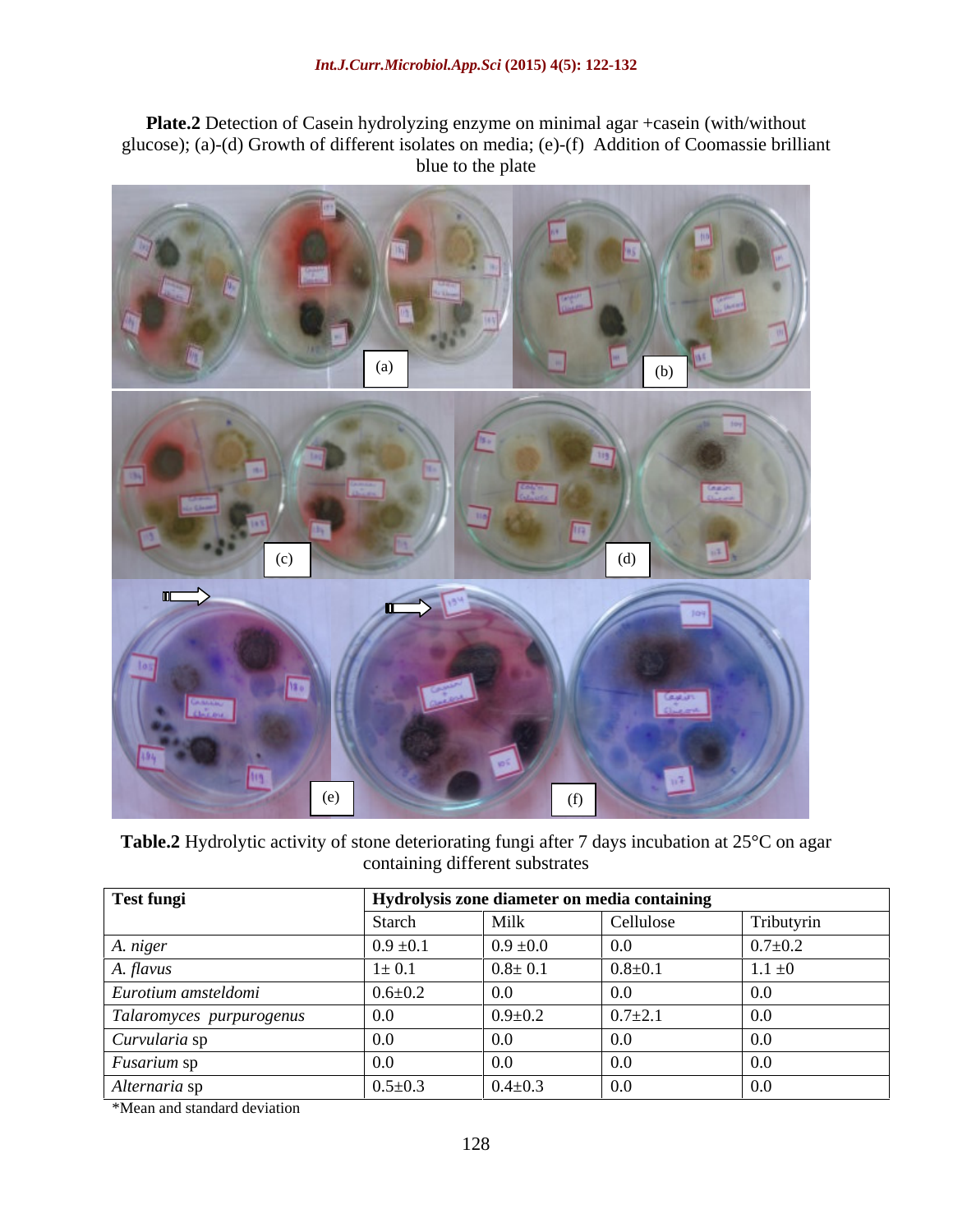**Plate.3** Detection of Cellulase enzyme on minimal agar +CMC (with/without glucose) (a)-(d) Growth of different isolates on media; (e)-(f) Addition of Coomassie brilliant blue to the plate

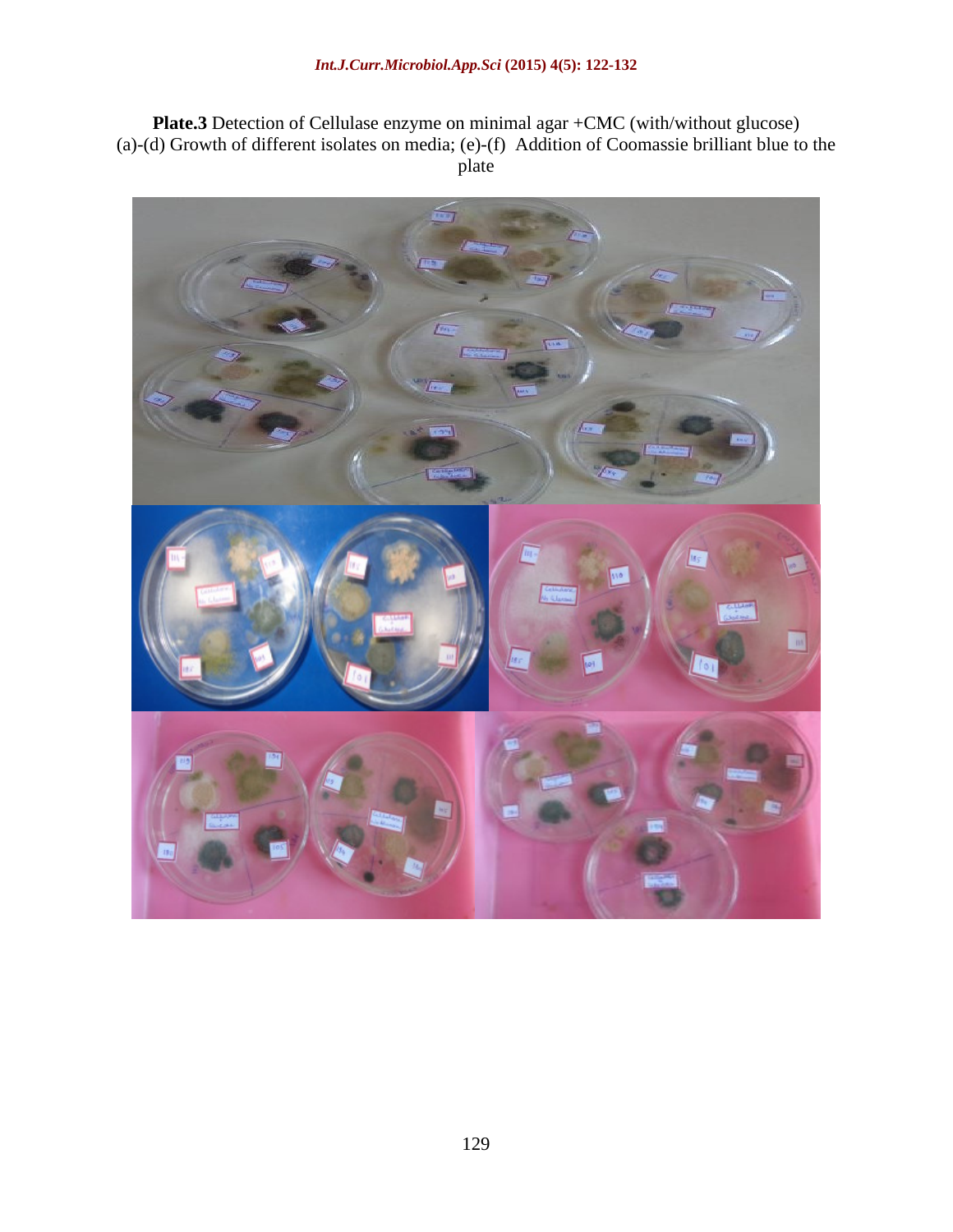

**Table.3** Catalase and Urease tests

| Test fungi               | Catalase | Urease |
|--------------------------|----------|--------|
| A. niger                 |          |        |
| A. flavus                |          | $+++$  |
| Eurotium amsteldomi      |          |        |
| Talaromyces purpurogenus |          |        |
| Curvularia sp            |          |        |
| <i>Fusarium</i> sp       |          |        |
| Alternaria sp            |          |        |

Assessed as  $-$  = none,  $+$  = weak,  $++$  = moderate, and  $++$  = strong activity

biodeterioration potential to stone artifacts. <br> provide an insight for commercial Extracellular enzymes play an important

The conclusion is that among seven stone communities for providing varying substrate deteriorating fungi, *Aspergillus sp and E.* for heterotrophic fungi. Knowledge about *amstelodami* are the species with the highest the hydrolysis of various substrates will role in degradation and solubiization of study is aimed to exploit the enzymatic substrate and to make it available for m.o. potential of fungal isolates from deteriorated for nutrition and growth. On the other hand historical palace of Ujjain. However further extracellular enzymatic profile may provide study is required to evaluate the effect of information about the other microbial different pH, temperature, carbon source etc. provide an insight for commercial exploitation of stone deteriorating fungi. Our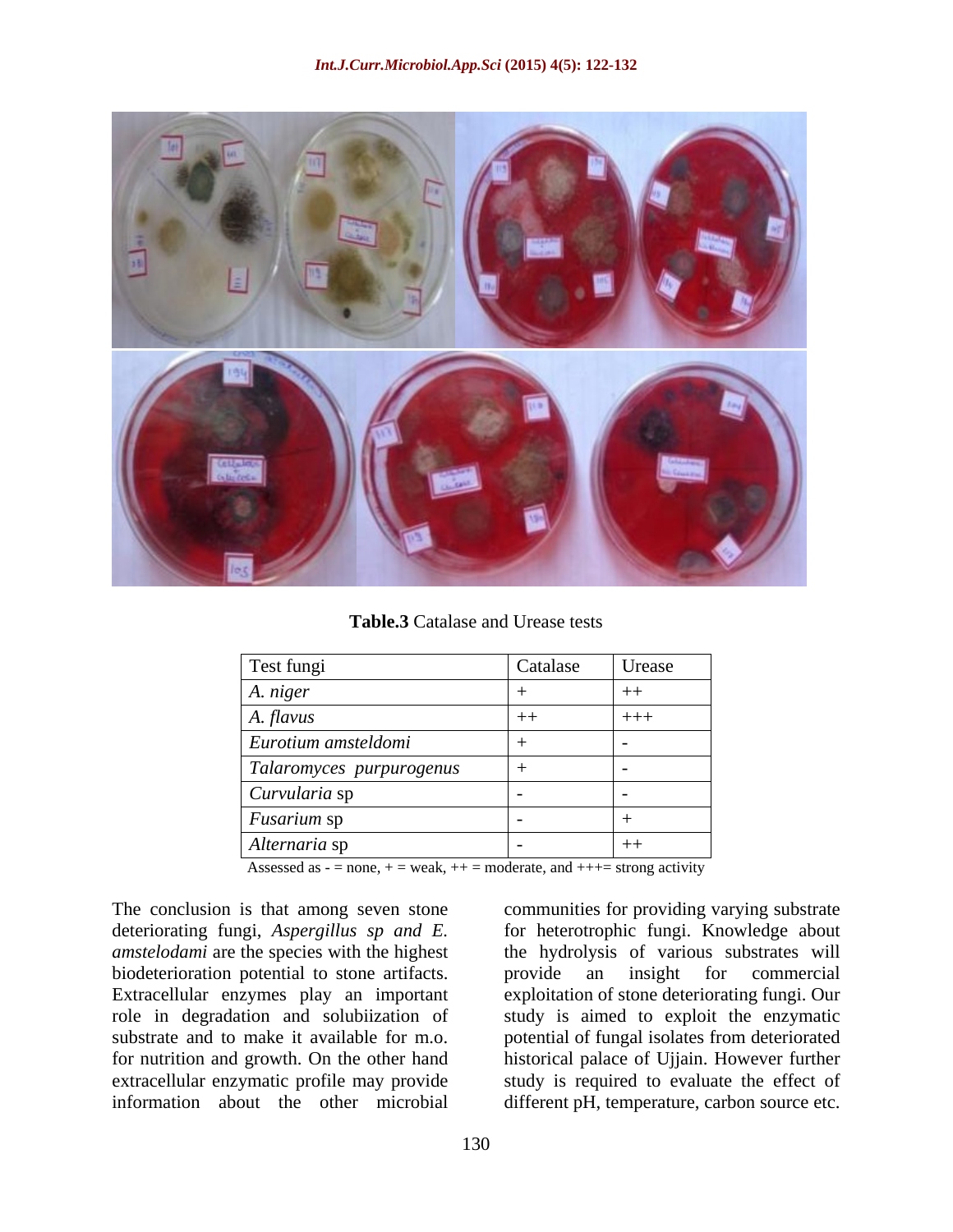for commercial exploitation of enzymatic Gadd, G.M. 2007. Geomycology: activities of stone deteriorating fungi.

The authors wish to extend sincere thanks to  $49$ . Dr. Mamta Srivastava, Principal, Mata Gujri Gopinath, S.C.B., Anbu, P., Hilda, A. 2005. College of Professional Studies, Indore, India for giving the permission to persue the profiles in fungi isolated from oil-rich research work in Institution. Also, would like to express deep gratitude towards Dr. 126. Sadhana Nighojkar, Head, Biosciences Gutierrez, A., Martinez, M.J., Almendros, Department for her suggestions during the

- Akertek, D., Tarhan, L.1995. Characteristics her improved solid medium for the *Appl. Biochem. Biotechnol.,* 50: 9555
- Bhat, M.K., Bhat, S. 1997. Cellulose
- Chaouche, K.N., Destain, J., Meraihi, Z.,  $101(1)$ : 73–6.<br>Dehimat, L., Haddoum, T., Wathelet, Kobakhidze, A., El
- 
- Dayal, S., Kumar, S., Kumar, M., Singh, Academic/Plenum Publisher Company. seedlings. *Indian Phytopath.,* 54(3): 370 372.
- **Acknowledgement** by fungi, bioweathering and Gadd, G.M. 2007. Geomycology: Biogeochemical transformations of rocks, minerals and radionucleotides by fungi, bioweathering and bioremediation. *Mycol. Res.,* 111: 3 49.
	- Extracellular enzymatic activity environments. *Mycoscience,* 46: 116 126.
- work. 1995. Hyphal-sheath polysaccharides **References** *Environ.*, 167(1-3): 315–328. G.C., González-Vila, Martineza, A.T. in fungal deterioration. *Sci. Total*
	- of immobilised catalases and their applications in pasteurisation of milk. pectolytic bacteria. *Appl. Microbiol.,* Hankin, L., Zucker, M., Sands, D.C., 1971. Improved solid medium for the detection and enumeration of 22(2): 205 209.
	- 9560. Isobe, K., Inoue, N., Takamatsu, Y., degrading enzymes and their potential Production of catalase by fungi industrial applications. *Biotechnol. Adv.,* 15(3-4): 583 620. temperature. *J. Biosci. Bioeng.,* Kamada, K., Wakao, N. 2006. growing at low pH and high  $101(1)$ : 73–6.
	- Dehimat, L., Haddoum, T., Wathelet, Kobakhidze, A., Elisashvili, V., Irbe, I., J.P., Thonart, Ph. 2013. Optimization Tsiklauri, N., Andersone, I., of extracellular catalase production Andersons, B., Isikhuemhen, O.S. from *Aspergillus* phoenicis K30 by a linear regression method using date activity of new corticoid and poroid flour as single carbon source and basidiomycetes isolated from latvian purification of the enzyme. Afr. *J.* cultural monuments. *J. Waste Conv. Biotechnol.,* 12(19): 2646 2653. *Bioprod. Biotechnol.,* 1(1): 16 21. Tsiklauri, N., Andersone, I., 2012. Lignocellulolytic enzyme basidiomycetes isolated from latvian
- Chrzanowska, J., Kolaczkowska, M., Koestler R. J. 2000. Polymers and resins as Polanowski, A. 1993. Production of food for microbes. In: Ciferri, O., exocellular proteolytic enzymes by Tiano, P., Mastromei, G. (Eds.), Of various species of *Penicillium*. microbes and art: the role of microbial *Enzyme Microb. Technol.,* 15: 140 communities in the degradation and 143. protection of cultural heritage. Kluwer S.P., Kumar, V., Prasad, B.K. 2001. New York, NY, USA (International Effect of storage fungi on nitrate Conference on Microbiology and reductase and urease activities in rajma Conservation (ICMC), Florence, Italy. Academic/Plenum Publisher Company, New York, NY, USA (International Pp.  $153 - 167$ .